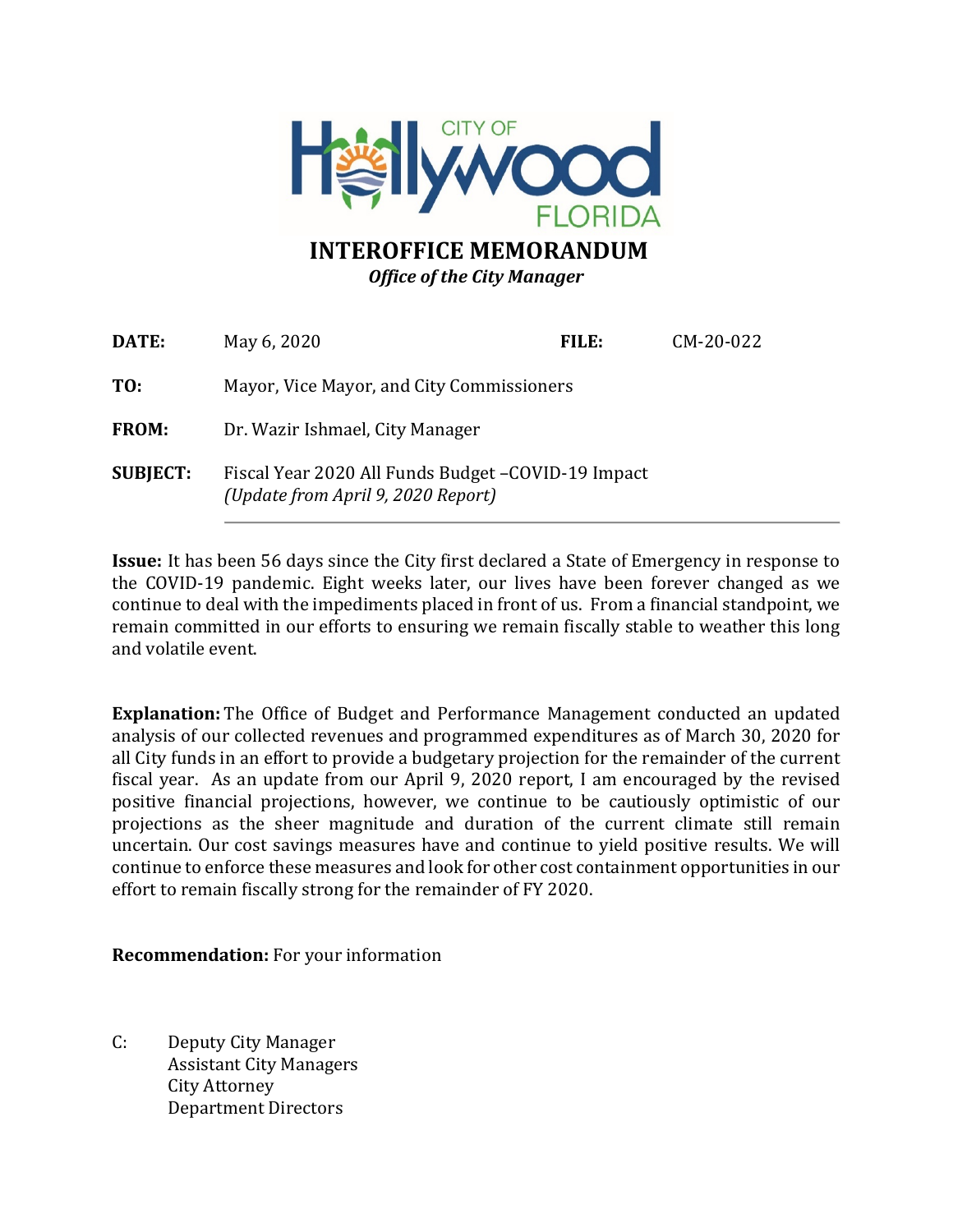

| DATE:        | May 5, 2020                                                          | <b>FILE: OBPM 20-009</b> |
|--------------|----------------------------------------------------------------------|--------------------------|
| TO:          | Wazir A. Ishmael, Ph.D.<br><b>City Manager</b>                       |                          |
| VIA:         | Adam Reichbach<br>Assistant City Manager, Finance and Administration |                          |
| <b>FROM:</b> | Laurette Jean<br><b>Budget Director</b>                              |                          |

### **SUBJECT**: UPDATE: Fiscal Year 2020 All Funds Budget –COVID-19 Impact

It has been nearly two months since the Safer at Home Executive Order was issued and we are beginning to see a downward trend in new infection cases of COVID-19 in Broward County. However, the number of COVID-19 related deaths continue to increase and the number of new infection cases regionally remain volatile. As concerns over reopening grow nationally, we continue to analyze the current and future financial impact of COVID-19 on the City.

A few weeks ago we reported a \$4 million projected revenue shortfall for the remainder of FY 2020 in the General Fund and immediately implemented a strategy to mitigate the revenue loss by reducing expenditures. The following report provides an update to the General Fund projections based on financials posted through the end of March 2020 and projections for the Enterprise and Internal Service Funds.

#### **General Fund Revenue Update**

As of March 31, 2020, approximately 77% of the General Fund revenues have been collected. This is mainly attributable to 93% of property tax revenues collected.

On the report dated April 9, 2020, we conservatively projected a delay in revenues of \$780,318 and a projected loss in revenues of \$3,116,632. We have since then updated our projections based on revenues posted through the end of March 2020 and utilizing the same assumptions reported back on April 9<sup>th</sup>.

As a reminder, the assumptions used to develop the General Fund revenue projections are listed below.

• Non-essential businesses and City facilities will remain closed through at least mid-May.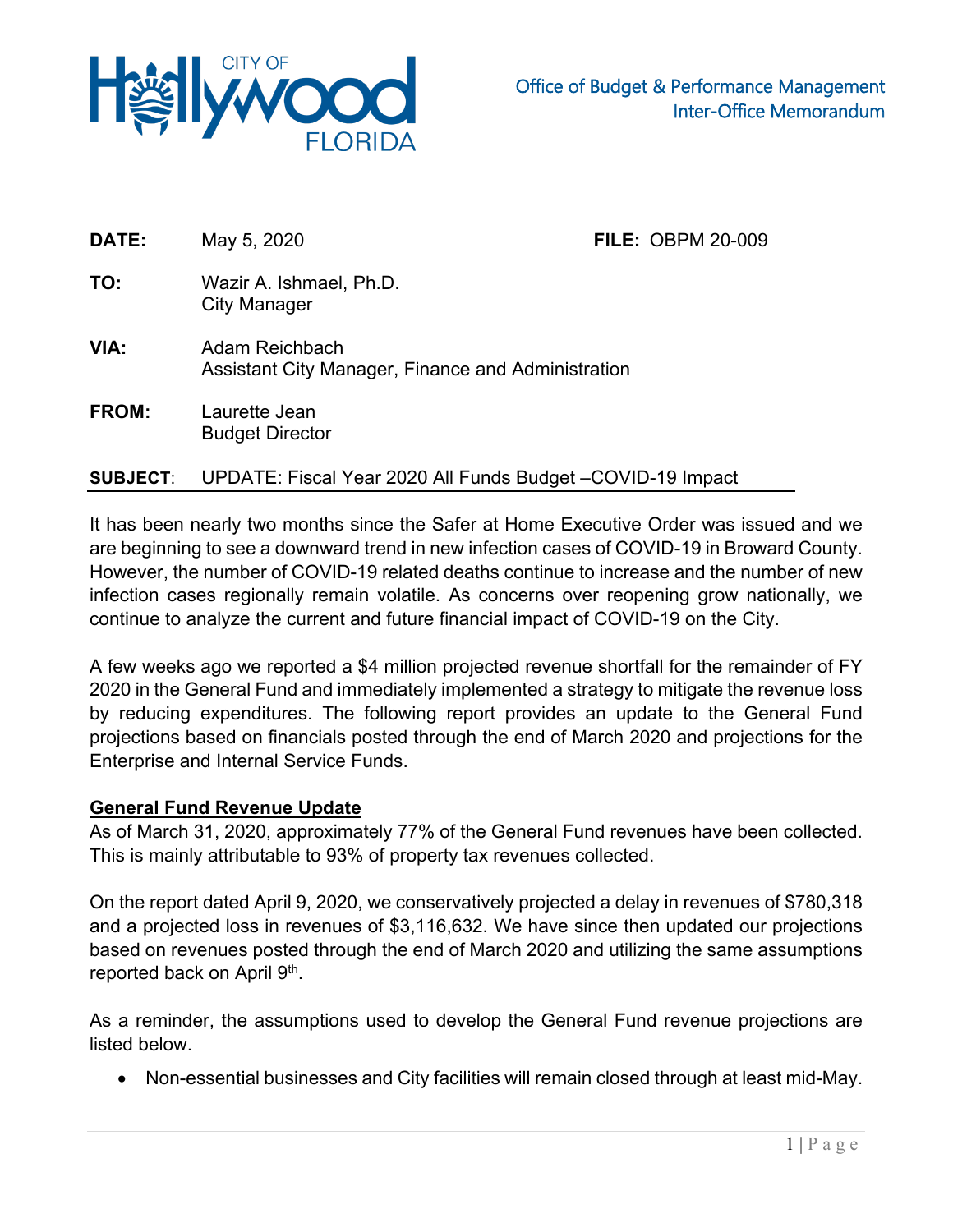- We anticipate that not all local businesses will resume operations immediately and some may not re-open at all.
- Even as businesses and City facilities re-open, we anticipate that the economic hit to City revenues will be substantial and may mimic and possibly exceed prior recessionary trends.
- The impact on State Shared Revenue (such as sales tax) will not be realized until June (as revenues are typically received from the State two-months in arrears).
- Given that the City's largest revenue source, property taxes, have been collected, we do not anticipate potential cash flow issues through fiscal year end.

Overall, the updated General Fund revenue projections reflect a shortfall of \$3 million compared to the originally projected \$4 million a few weeks ago. The difference between the May projections and April projections is largely attributable to higher revenue collections than anticipated. The following two revenue sources had the most significant adjustments:

• Building Revenue Loss: The original report conservatively projected that the impact of business closures and high unemployment would significantly impact the short and long term economic development activities in the City, thereby, resulting in a loss of building revenues by approximately \$1.2 million. Based on the posted March data, the building revenues collected was significantly higher than our original projection for the month of March. However, data provided by the Building Division reveals a considerable dip in permitting activity in the month of April (see Graph 1: Year-to-Date Permit Data Comparison). Given the recent permitting data, we have decided to make no changes to the original building assumptions.

*Revised Estimated Revenue Loss: Approximately <\$687,708>*



# **Graph 1: Year-to-Date Permit Data Comparison**

• Electric Utility Taxes & Franchise Fees: The original projections assumed a loss of revenues as a result of a one-time reduction of nearly 25% for residential customers and an equally significant one-time reduction for business customers by Florida Power &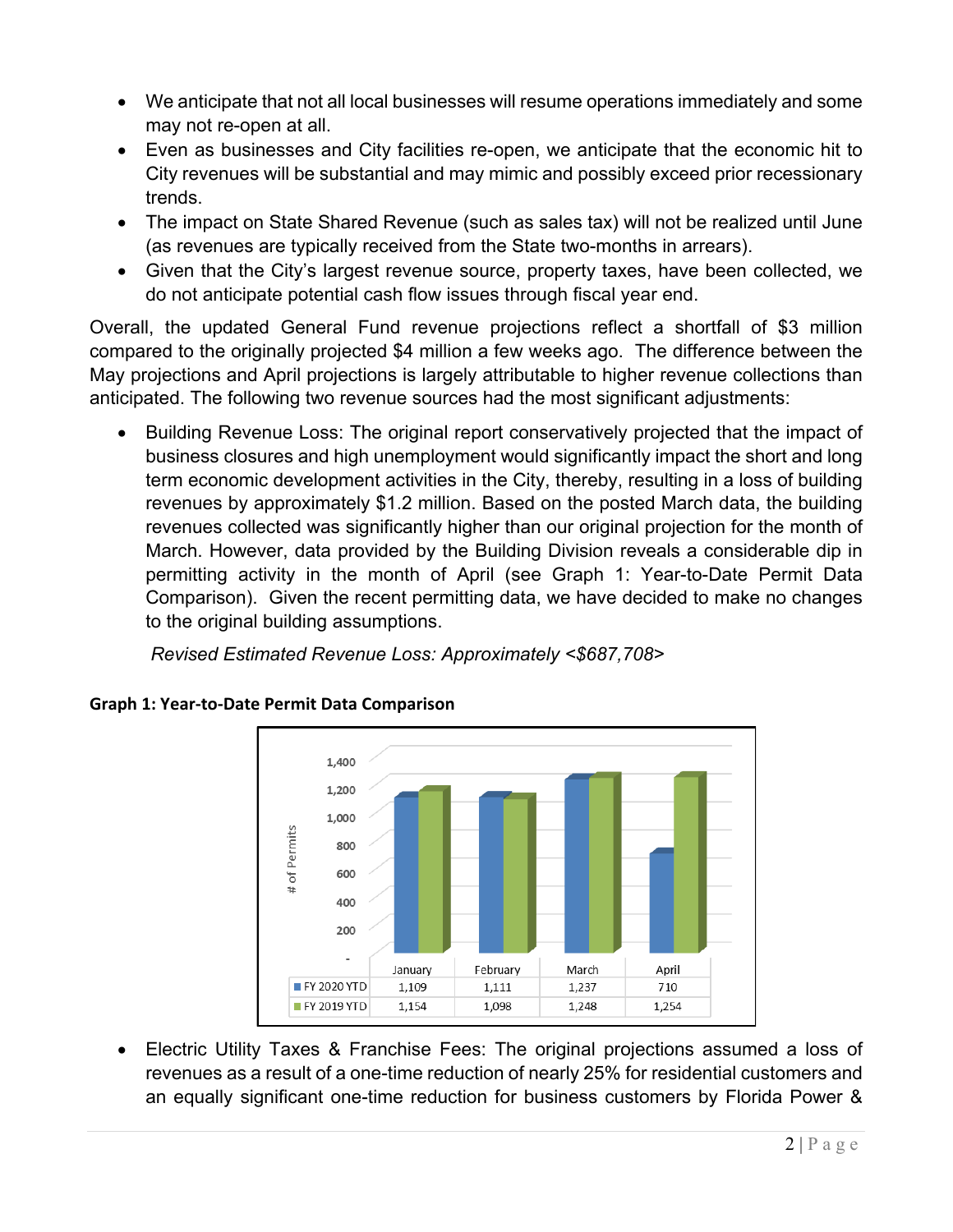Light. This assumption remains the same. The only modification made in the projections for the electric utility and electric franchise fee revenues are the increased collections posted in the month of March.

### *Revised Estimated Revenue Loss: Approximately <\$528,592>*

The table below summarizes the net revenue impact in the General Fund.

|                                     |   | <b>April Projected</b><br>Impact | <b>May Projected</b><br>Impact |             | <b>Difference</b> |           |
|-------------------------------------|---|----------------------------------|--------------------------------|-------------|-------------------|-----------|
| <b>Potentially Delayed Revenues</b> | S | (780, 318)                       |                                | (708, 416)  |                   | 71,902    |
| <b>Potentially Lost Revenues</b>    |   | (3, 116, 632)                    |                                | (2,352,964) |                   | 763,668   |
| Normal Increases/Decreases          |   | (126, 865)                       |                                | 44,672      |                   | 171,537   |
| <b>Total Projected Revenue</b>      |   |                                  |                                |             |                   |           |
| <b>Shortfall</b>                    |   | (4,023,815)                      |                                | (3,016,708) |                   | 1,007,107 |

#### **Table 1: Summary of Revenue Impact**

### **General Fund Expenditure Update**

A few weeks ago, the projected expenditure savings was \$3.7 million based on the following assumptions:

- Salary expenditures through February 29, 2020 will continue at the same rate through the end of the fiscal year.
- During the first six months of the fiscal year, we have seen an increase in accrual leave payouts related to pension restoration and anticipate the cost will be significantly higher than the prior years.
- Reduction in discretionary spending in certain operating accounts such as office supplies and training is expected as a result of employee telecommuting and City facility closure to the public.
- Debt service payments are anticipated to be lower than budget due to delays in borrowing for capital projects.

The updated projections for the General Fund reflects an estimated year end savings of \$5.1 million. The previous projections did not account for the cost containment measures recently implemented Citywide. To date, the estimated savings of implementing the cost containment measures is \$1.3 million in the General Fund. It is important to note that the City has been able to reduce costs without layoffs or furloughs. Table 2 summarizes the revised expenditure projections compared to the April projections.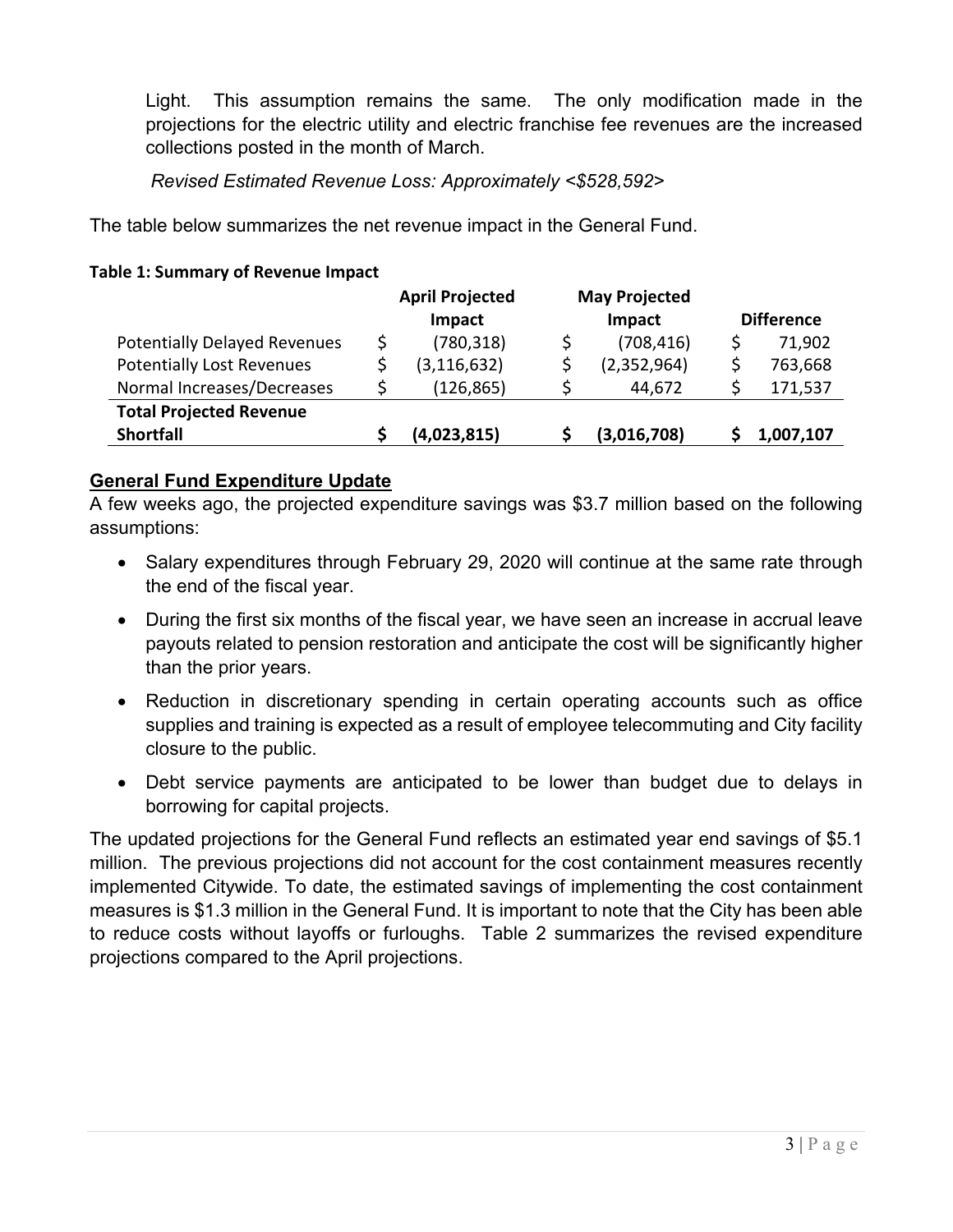### **Table 2: Summary of Expenditure Projections**

|                                 | <b>April Projected</b> |    | <b>May Projected</b> |    |                   |
|---------------------------------|------------------------|----|----------------------|----|-------------------|
|                                 | <b>Savings</b>         |    | <b>Savings</b>       |    | <b>Difference</b> |
| <b>Personnel Services</b>       | 2,910,666              | \$ | 4,024,206            | S. | 1,113,540         |
| <b>Operating Expenses</b>       | 356,531                | S  | 578,584              |    | 222,053           |
| Capital Outlay                  | 529                    | \$ |                      |    | (529)             |
| Debt Service                    | 500,000                | \$ | 500,000              | Ş  |                   |
| <b>Non-Operating Expenses</b>   | 16,988                 | \$ | 27,498               |    | 10,510            |
| <b>Fund Balance Reserves</b>    |                        |    |                      |    |                   |
| <b>Total Operating Expenses</b> | 3,784,714              | ς  | 5,130,288            |    | 1,345,574         |

If General Fund revenues are collected as projected and the cost containment measures continues through the end of the fiscal year, we estimate that the fund will end with a surplus of \$2.1 million by year end. It is important to note that these projections can swing positively or negatively dependent on external factors (such as the national economy). For this reason, it is important that we continue to monitor revenues and take the necessary action to continue to reduce costs.

### **Table 3: Summary: Fiscal Year 2020 General Fund Projections**

|                                    | April              |  | May                | Difference in      |  |
|------------------------------------|--------------------|--|--------------------|--------------------|--|
|                                    | <b>Projections</b> |  | <b>Projections</b> | <b>Projections</b> |  |
| Revenues                           | \$315,131,436      |  | 316,138,543        | \$1,007,107        |  |
| Expenditures                       | \$315,370,538      |  | 314,024,964        | 1,345,574          |  |
| <b>Projected Savings/Shortfall</b> | (239, 102)         |  | 2,113,579          | 2,352,681          |  |

# **Other Funds: Methodology/Approach**

We anticipate that the level of impact of this pandemic will differ by fund and by revenue sources. With that in mind, the Budget & Performance Management staff has worked collaboratively with other City Departments to develop different projection models for Enterprise and Internal Service funds.

This report encompasses financial data posted through March 31, 2020, analysis of revenue and expenditure trends over the past 6 months, cash flow analysis for enterprise funds through the end of March 2020, and an analysis of historical trends (including pre-recession and postrecession trends). Additionally, the following assumptions were made by fund type:

Enterprise Fund Assumptions:

- Water & Sewer, Stormwater and Sanitation services will continue normal operations through the end of the fiscal year.
- Non-residential water & sewer usage is expected to be reduced as a result of nonessential business closures. On the contrast, residential water & sewer usage is expected to increase as a result of the Safer at Home orders.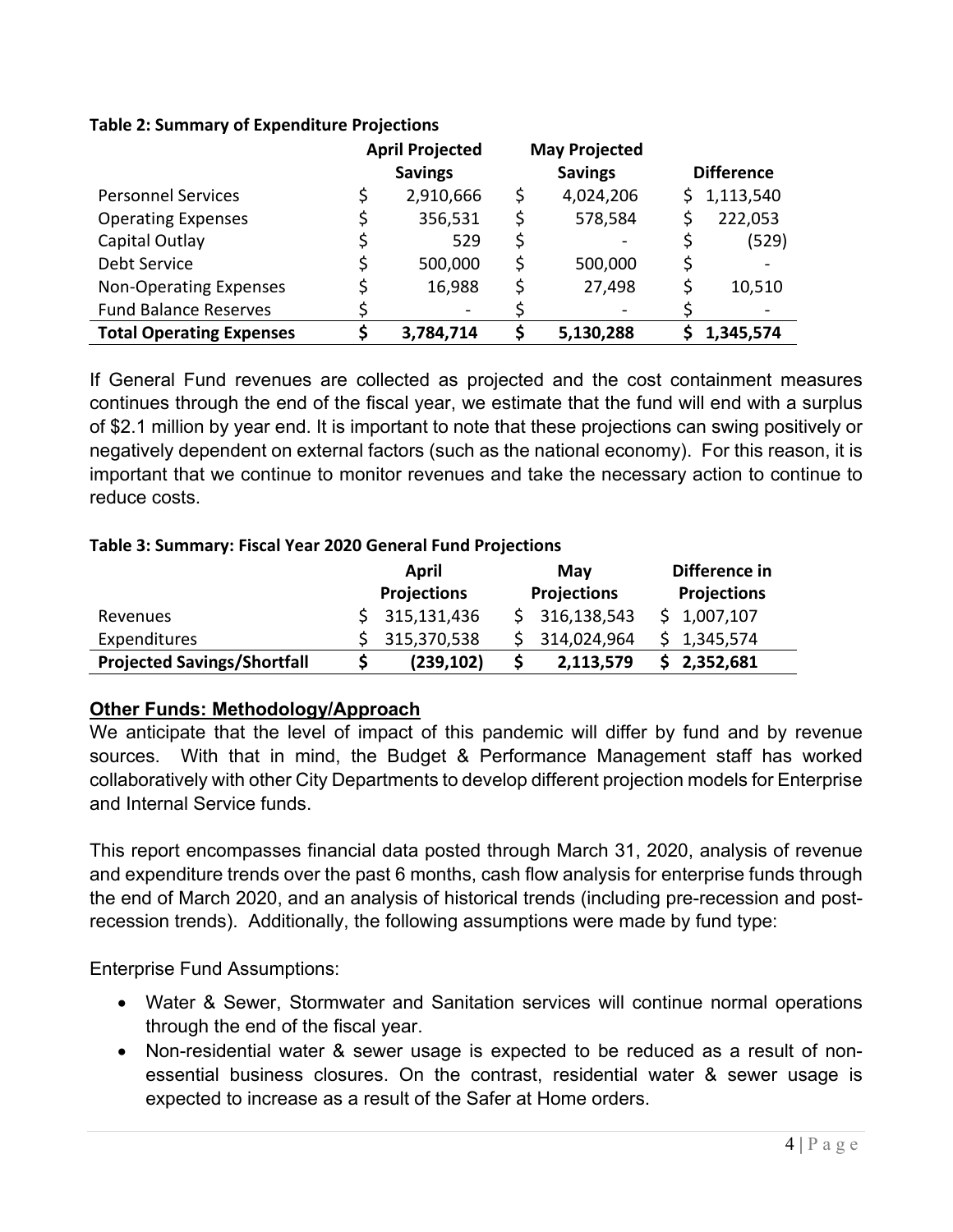- It is too soon to accurately predict the initial impact of the COVID-19 pandemic on Water & Sewer and Sanitation Funds (as customers are billed in arrears). Utilities staff will be able to analyze the potential impact in late May (after the March bills are due).
- Recent adjustments to water & sewer rates will contribute to the offset of potential revenue loss resulting from business closures.
- Customer water shut-offs for non-payment and late penalties are suspended until further notice.
- City-owned parking garages will remain open through the end of the fiscal year. For the purposes of this analysis, parking collections is assumed to resume mid-May.
- Parking revenues from contracted garages will continue to be collected through the end of the fiscal year and non-contractual garage revenues collections (particularly beach parking) is anticipated to significantly decrease by nearly 90%.
- Golf operations will remain closed until further notice. However, for the purposes of this analysis, golf operations are assumed to reopen mid-May. Once operations resume we anticipate a slow recovery, in part due to the continuation of social distancing restrictions, through the end of the fiscal year.

Internal Service Fund Assumptions:

The Records Preservation and Internal Service Fund revenues are not expected to be impacted by the COVID-19 pandemic. For this reason, this memo will not include an explanation of this fund. The projected revenues and expenditures are included in the attached Enterprise and Internal Fund Snapshot.

# **Revenue Analysis**

The economic impact of the COVID-19 pandemic has been swift and severe. As mentioned in the April  $9<sup>th</sup>$ , 2020 report, some revenue sources were impacted immediately while other revenues will have a delayed impact. For the purposes of this analysis, we have taken the same approach of separating revenues into two categories: Potentially Delayed Revenues and Potentially Lost Revenues.

# Potentially Delayed Revenues:

This category includes revenue sources expected to be received later than the usual timing of collection as a result of the COVID-19 pandemic. Once normal operations resume, we anticipate that revenues in this category will be collected. We have categorized these revenues as Potentially Delayed Revenues.

- Water & Sewer Revenues: The Water & Sewer Utility Fund is the second largest fund in the City providing water, wastewater, and stormwater services to customers. Although it is too soon to determine the extent in which the pandemic will impact this revenue source, we do anticipate that there will be delays in utility payments.
- Sanitation Fees: There are over 34,000 residential units that receive City sanitation services. Similarly to the Water & Sewer revenues, we anticipate that the sanitation fees will be delayed primarily due to high unemployment rates. Additionally, the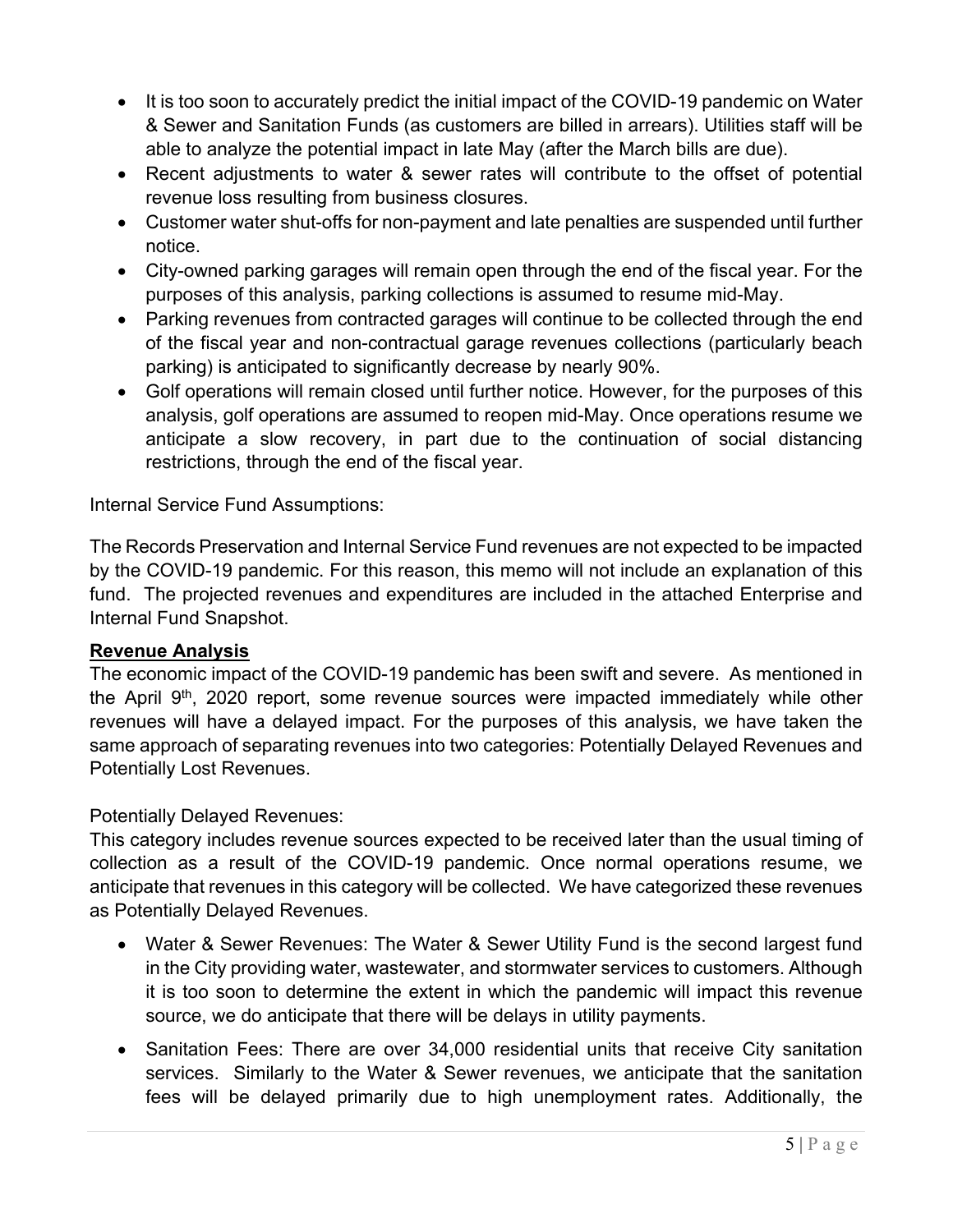sanitation revenues are billed in arrears which creates a challenge to analyze potential revenue loss. We will revisit the projections once the April billing data is received.

### Potentially Lost Revenues:

This category include revenue sources that may not be collected or recaptured for every month the *Safer at Home* order remains in effect. These revenues include but are not limited to:

• Water & Sewer Revenues: An analysis of the Water & Sewer Fund, pre and post the last recession, reflected a nominal loss in revenues. However, given the unprecedented nature of the COVID-19 pandemic and analysis conducted by industry experts, we anticipate that the business closures, suspension of water shut-offs and uncollectable delinquent accounts will result in lost revenues. At this time, we cannot estimate the loss until preferably the April billing payments are collected.

### *Estimated Revenue Loss: TBD*

• Golf Revenues: Approximately 63% of the budgeted Golf Fund revenues have been collected to date. Currently, the revenue budget in this fund comprises of operating revenues from Orangebrook. As a result of the closure of golf courses, we anticipate a slow-down in revenue collections once golf operations reopen.

### *Estimated Revenue Loss: Approximately <\$441,856>*

• Parking Revenues: The Parking Fund revenues is expected to have the biggest hit in revenues as a result of the COVID-19 pandemic. The Parking Division currently has two contractual lease agreements to provide residential parking at a fixed rate in the Van Buren and Radius Garages. Outside of these contractual obligations, significant revenue loss is projected through the end of the fiscal year. Even as parks, beaches, and businesses reopen, we anticipate that it will take a considerable amount of time before revenues return to recent levels.

# *Estimated Revenue Loss: Approximately <\$4.9 million>*

With the exception of the Golf Fund, Sanitation Fund, and Parking Fund, the Enterprise Funds are expected to end the year in the positive. However, based on recent cash flow analysis of the Parking Fund, we have determined that there is sufficient cash to cover monthly operational expenses through September and to address projected deficits in that fund. Similar cash flow analysis will be conducted for the other enterprise funds once customer payments for the month of April are received and posted. Yet it is important to note that use of available cash reserves is a short-term solution. For this reason, the following corrective action plan is recommended:

Golf Enterprise Fund:

• This fund has historically had a deficit by year end. Due to the recurring imbalance of the fund, the Finance and Budget staff has had discussions to roll the fund back into the General Fund. No action is recommended at this time. Additional information will follow.